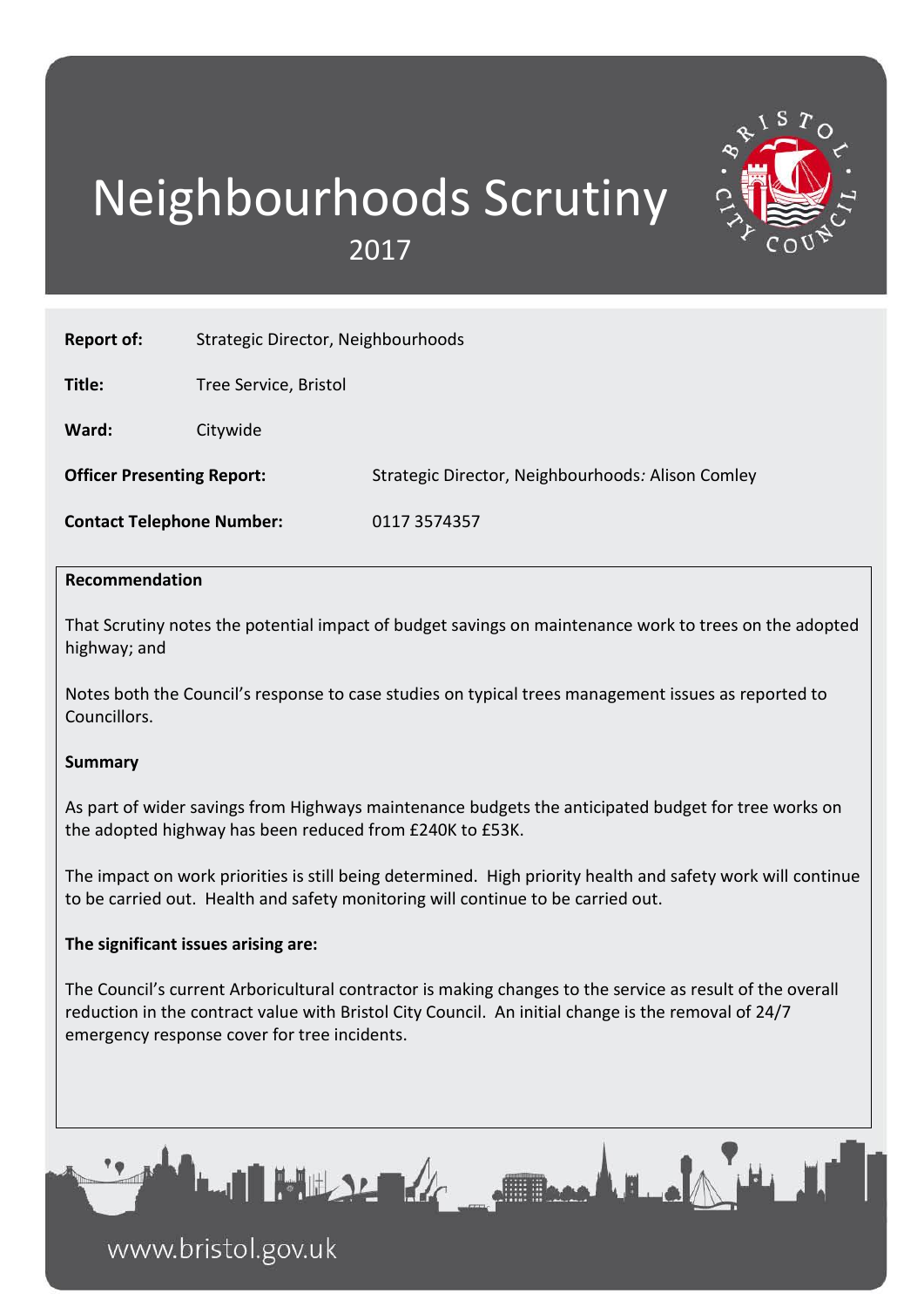# **Context**

The Tree Management Service proactively manages the Council's tree stock to:

- Comply with duties under the Health and Safety at Work Act to maintain trees in a reasonably safe condition;
- Comply with statutory responsibilities under the Highways Act;
- Minimise claims for tree-related property damage claims;
- Minimise claims for tree-related personal injury claims;
- Preserve their amenity, conservation and environmental value.

The Service inspects and specifies work to trees on land belonging to Highways, Housing Estates and Parks and reactively inspects trees belonging to other services, such as Docks, City Development, Housing Reactive Repairs, Cems & Crems, Allotments etc., specifying work as appropriate and recharging at cost, giving them the benefit of the Schedule of Rates in the Tree Works Contract.

In 2016/17 the Service was funded by contributions of £240K from Highways and £200K from Housing Estates with the balance of the budget coming from Parks.

As part of agreed and adopted savings to the 17/18 Highways maintenance budget, there is a need to reduce the budget available for tree works on the adopted highway from £240K in 2016/17 to £53K in 2017/18.

The health and safety monitoring and inspection of trees on the adopted highway is unaffected as these are already paid for through Parks budgets.

The maintenance and inspection of trees on other Council-owned land, including Parks and Housing land, will continue unchanged.

Scrutiny has asked officers to comment on a discussion paper which sets out a series of case studies relating to the management of trees – in order to support Councillors responding to constituents' enquiries. Officer's response is provided within the document as Appendix 1 and draws on the Council's adopted Tree Management Policies which can be found online here [https://www.bristol.gov.uk/documents/20182/32823/Tree+management+policy+2016/049b3533](https://www.bristol.gov.uk/documents/20182/32823/Tree+management+policy+2016/049b3533-d4df-4161-a2f8-a63da223530e) [d4df-4161-a2f8-a63da223530e.](https://www.bristol.gov.uk/documents/20182/32823/Tree+management+policy+2016/049b3533-d4df-4161-a2f8-a63da223530e)

# **Proposal**

- All priority health and safety tree works will continue to be responded to and dealt with.
- The budget reduction is likely to reduce the amount of work that results from inspections and the proactive work that reduces the risk of tree and tree limb failure and insurance claims. Areas of tree work potentially affected by tree budget savings include:
	- Tree pollarding programme
	- Epicormic growth removal
	- Pro-active maintenance
	- Tree planting in the adopted highway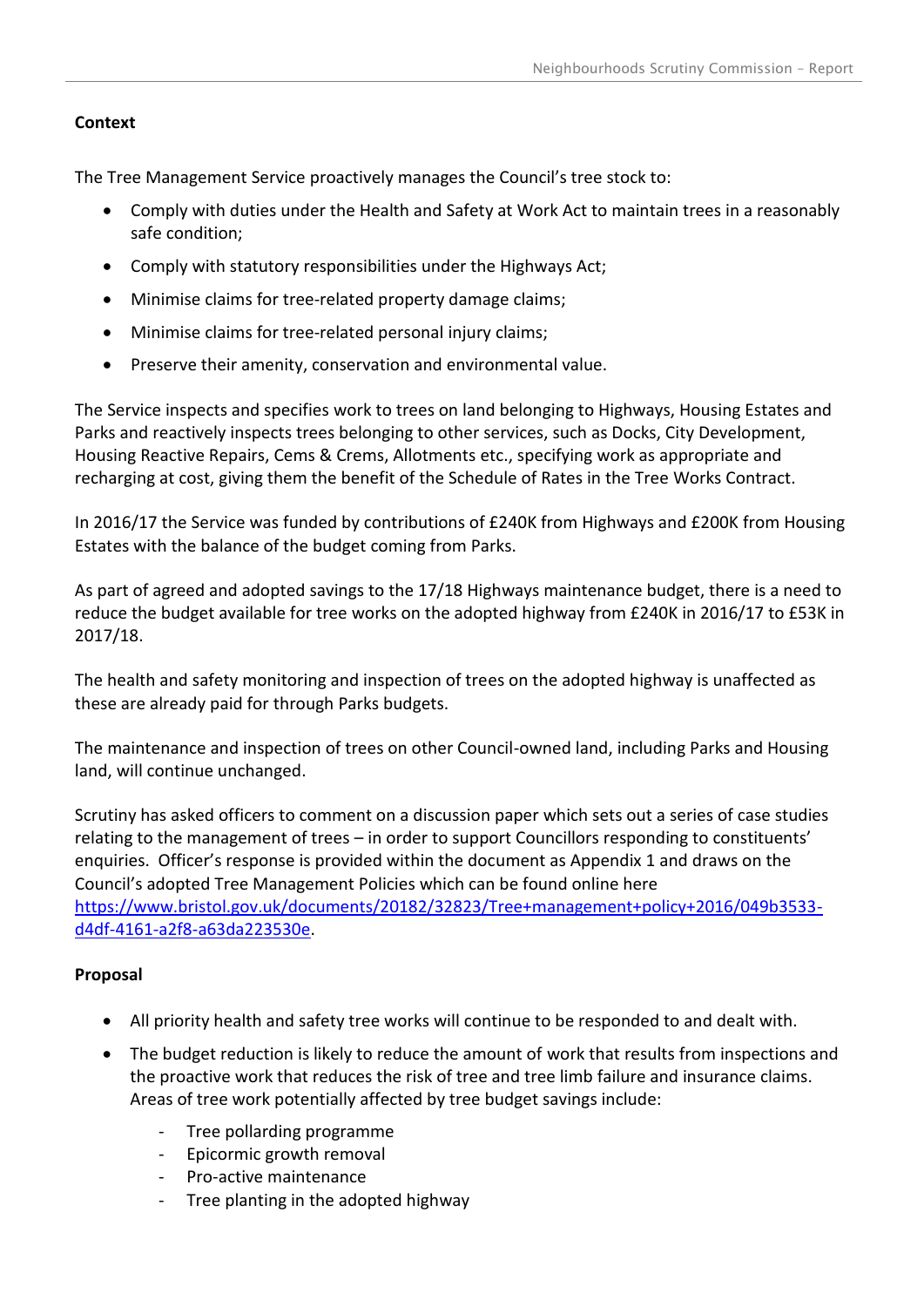An initial impact from the savings being implemented has been the removal by Gristwood and Toms, the Council's Arboricultural contractor, of its 24/7 emergency response cover for treerelated incidents. An emergency response will be provided only in core working hours – 8am to 6pm Monday to Friday excluding bank holidays. Outside of these hours and days, the Council will need to pay separately to manage incidents on case by case basis.

# **Appendices:**

Appendix 1 – Response to typical constituent tree-related enquiries

| <b>Issue raised for discussion</b>     | <b>Officer response</b>                                  |
|----------------------------------------|----------------------------------------------------------|
| Mrs A contacts the Council to report   | This circumstance is covered in the Council's Tree       |
| that trees on the other side of her    | Management Policies. Overhanging branches from           |
| back garden are increasingly           | Council property are not treated differently than        |
| encroaching into the garden itself.    | from any other neighbour. The householder has a          |
| She is concerned that her shed and     | common law right to prune back to the boundaries of      |
| greenhouse will be damaged if the      | her property (taking into account any conservation       |
| growth continues. She is told by a BCC | area restrictions or Tree Preservation Orders). If the   |
| officer that she can cut the branches  | householder cannot do the job she can engage             |
| back herself. She is unable to do so   | someone to do it on her behalf, or potentially           |
| because she does not have the          | request assistance from community or charitable          |
| necessary equipment and is not         | organisations.                                           |
| physically fit enough to do the job    |                                                          |
| safely.                                | If the 'tree' is more scrub or other woodland            |
|                                        | vegetation growing from Council-land (self-seeded        |
|                                        | buddleia etc.), then it could be a job for the Council's |
|                                        | parks grounds maintenance service to cut back from       |
|                                        | the council side.                                        |
| Miss B and Mr C are neighbours in a    | These examples are covered by the Council's Tree         |
| supported housing complex. They        | <b>Management Policies:</b>                              |
| enjoy gardening and spending time      | Trees are not trimmed for blocking natural<br>1)         |
| outdoors but are not as mobile or as   | light;                                                   |
| physically strong as they were. They   | The trip hazards from roots are not covered<br>2)        |
| are concerned about some large         | by tree maintenance and would need to be                 |
| trees, which they deem to be           | looked at and mitigated by the Landowner's               |
| unsuitable for the communal garden     | asset manager - so Housing Estate                        |
| because they block natural light from  | Management if the site was Council-owned;                |
| some of the flats, the ground roots    | Trees are not pruned to reduce bird<br>3)                |
| are a trip hazard and the large birds  | droppings.                                               |
| that sit in the trees are considered a |                                                          |
| menace because of their droppings.     |                                                          |
| These residents both feel that ideally |                                                          |
| the trees should be taken out and      |                                                          |
| replaced with more suitable trees and  |                                                          |
| they have said they would be           |                                                          |
| prepared to provide the                |                                                          |
| replacements. However they would       |                                                          |